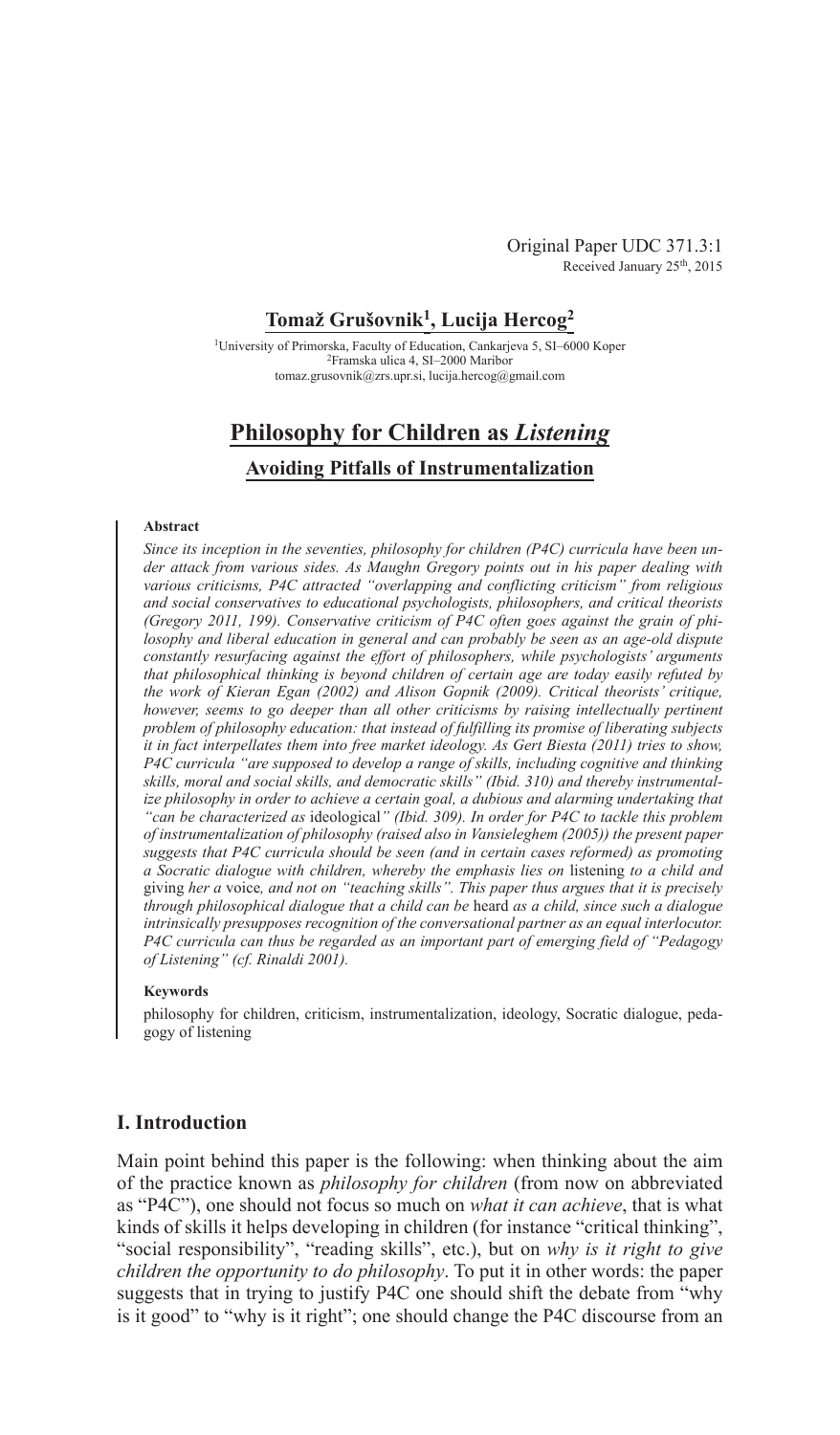instrumental one to a moral, or even legal, consideration which emphasizes the right of a child to be heard and appreciated as a human being.

The thesis, presented in this form, raises some questions: firstly, why should one change the discourse about justification in this way? – We are trying to tackle this question in the first section where it will also become clear that the discourse reformulated in such a way enables P4C practitioners to avoid certain serious critiques that were raised during last decades. Secondly: isn't such reformulation only playing with words whereby the practice itself remains unchanged? That is, isn't such change of terrain only symbolic, meant only as an intellectual manoeuver to avoid some theoretical objections, not really dealing with the outcomes and curricula of P4C? – We will try to answer this question in the second section where we will also try to show that, on the contrary, the suggested change of the discourse brings with it a substantial change in our understanding of what the practice can be about and, consequently, what it should be like. Most importantly, we will briefly try to show in this section that the practice of philosophy (philosophical dialogue, for instance) is, on the one hand, best way to give someone her voice and enable her to recognize it, and on the other hand that the philosophical practice (including contemplative and exegetical practices) allows people to be informed about wider variety of communication possibilities (which is another right a subject of postmodern societies should bear, often neglected because of the mainstream media pressure). Thirdly: what should P4C enthusiasts and practitioners get from such a reformulation of the discourse? – we will briefly touch on this question in the conclusion, where we will point out that such reformulation could give P4C practitioners a tool with which to negotiate for more space and opportunities in public school curricula.

# **II. P4C and its critiques**

Since its beginnings, the aim of P4C was viewed predominantly in terms of "improving children's judgment" (Lipman in Gregory 2011, 200). Indeed, Matthew Lipman, the well-known founder of Institute of the Advancement of Philosophy for Chlidren at Montclaire State University and one of the P4C founders, sees the role of education, conceived as inquiry, in "the transmission of knowledge and the cultivation of wisdom" (Lipman 1988, 38), whereby wisdom is understood to be "characteristic outcome of good judgment and good judgment … [is] the characteristic of critical thinking." (Ibid.) It's true that this idea in itself does not exclude critical thinking about "aspects of experience that have ethical, or aesthetic, or political, or logical or even maybe metaphysical meaning" (Gregory 2011, 200), that is, one is not justified to say that it narrows philosophical investigating down to pure logics. On the contrary, P4C conceived in this way wants to equip young people with critical thinking skills in order to enhance the quality of all aspects of their lives, making their experience "more just, more free, more beautiful, or what have you." (Ibid.) However, precisely this orientation proved out to be problematic for a number of philosophers: their main objection is the fear of instrumentalizing philosophy, which "can be characterized as *ideological*" (Biesta 2011, 309). And so the established practice of P4C with its emphasis on "critical thinking and dialogue", which professes to be "value-neutral" and "objective", turns out to be an "oppressive" practice.

But before turning to this quite serious objection (its seriousness is also indicated by a number practitioners that try to respond to it), let's first briefly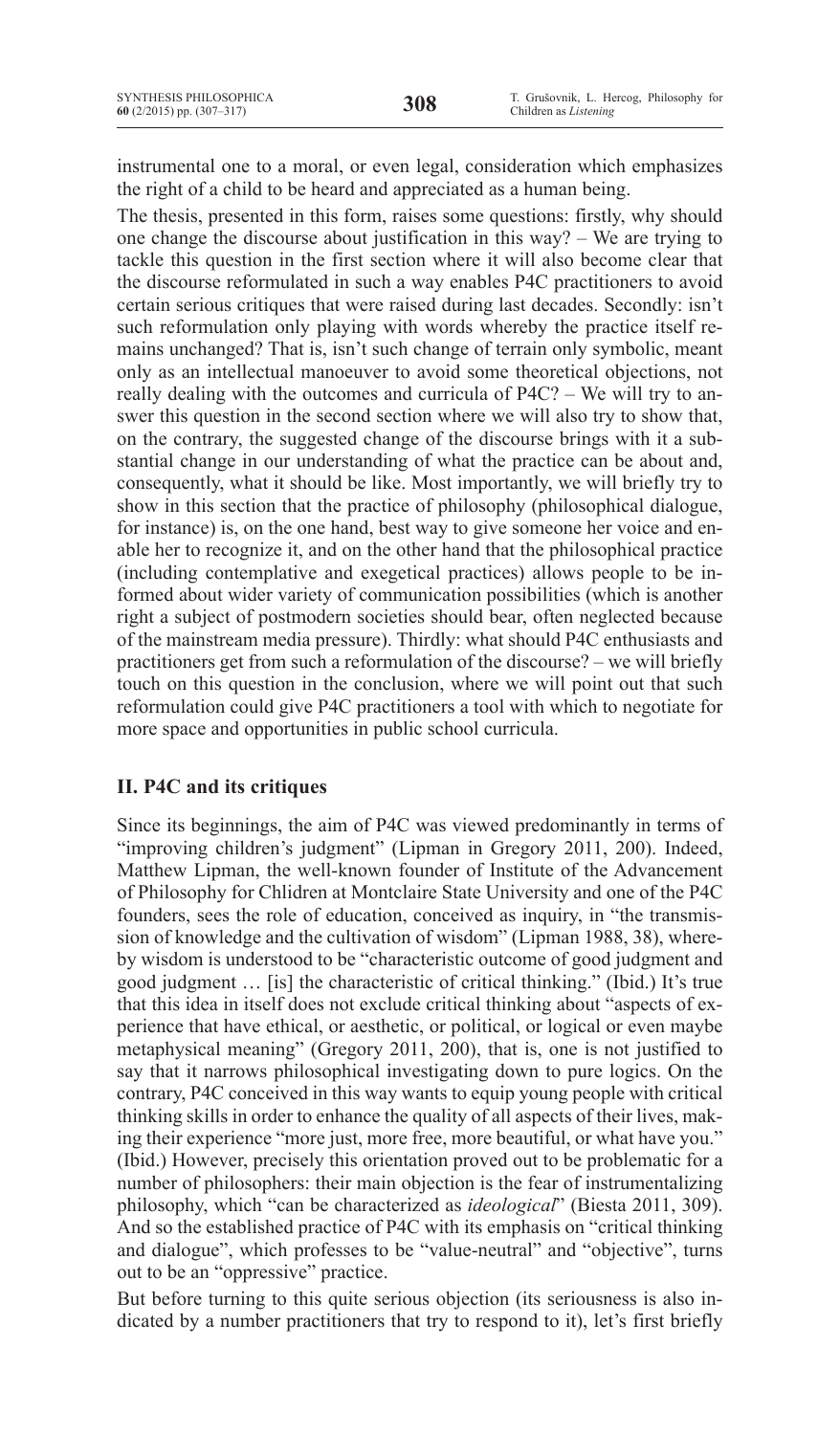consider two other critiques of the idea of P4C. The first one is connected with conservativist, and the second with developmental psychologists.

Perhaps the most ideological of all objections against P4C is the one brought forth by conservative critics who are convinced that philosophy may spoil their children's minds in roughly the same way Socrates was accused of corrupting the youth. We can even find some parents that are prepared to say to P4C practitioners that "No one should talk to my children about right and wrong, or about death, but me" (Gregory 2011, 202). Practically all practitioners disagree with this objection since it's against the grain of the very essence of philosophy. But this, of course, does not mean that it should not be taken seriously. In fact, it can be quite destroying and prevent greater inclusion of the practice into curricula, especially in countries with conservatively oriented political agendas and social climate. Nonetheless, it's precisely that external type of critique – perhaps the only one – that cannot be addressed and discussed solely internally within philosophy, since it questions its raison d'être in general: no argument that philosophers can produce against it will do, since the strategy of giving philosophical reasons is rejected by its proponents *in toto*. Perhaps the only way to counter this criticism externally is to point to the *right* people have for engaging in philosophy, and for free speech in general. For P4C's case this could be done by pointing to children's right to be introduced to philosophical dialogue. This is, of course, the point we want to make in this paper.

Developmental psychologists' critique is theoretically more sustainable but equally problematic: it too can prevent bigger presence of P4C in school and preschool curricula. It's main point is that children before young adolescence – before the age of 11 or 12 – lack the ability of abstract thought and are not capable of sustained philosophical dialogue and reflection. However, the arguments that philosophical thinking is beyond children of certain age are today easily refuted by the work of Kieran Egan (2002) and Alison Gopnik (2009). As Egan shows, understanding of concepts (such as "good", or "number") that children learn very early presupposes abstract thought. And one could even say the ability to understand symbols in general is abstract skill *par excellence*. Seen in this way children would then be appropriate conversation partners in an abstract dialogue, since dialogue *per se* is already an abstract undertaking. Here, then, one should make a difference between abstract thinking and the ability of prolonged attention to detailed logical analysis which indeed occurs later in life.

One feels, however, that saying something like this might be too quick: it could be that all thinking is by nature abstract, but that does not also mean that as soon as one starts to speak one can do philosophy. Are children then capable of philosophy or not? Perhaps one strategy of tackling this question would be to point out that the answer depends on the concept of "philosophy" one has here in mind. If by it one means academic discipline that demands understanding of complex arguments in Kant or Hegel, then the answer would be a clear "No". But if philosophy is understood more broadly as a practice of open conversation that tries to provide reasons for one's ideas, or that tries to examine oneself and one's understanding through a dialogue with another person, then the answer may well be "Yes". Perhaps the work of Gareth Matthews – especially his critique of Jean Piaget's ideas that were so influential in developmental psychology – is illuminating in this point: in fourth chapter of his *Philosophy and the Young Child* (Matthews 1982), dealing with Piaget, Matthews convincingly shows that precisely those answers, produced by chil-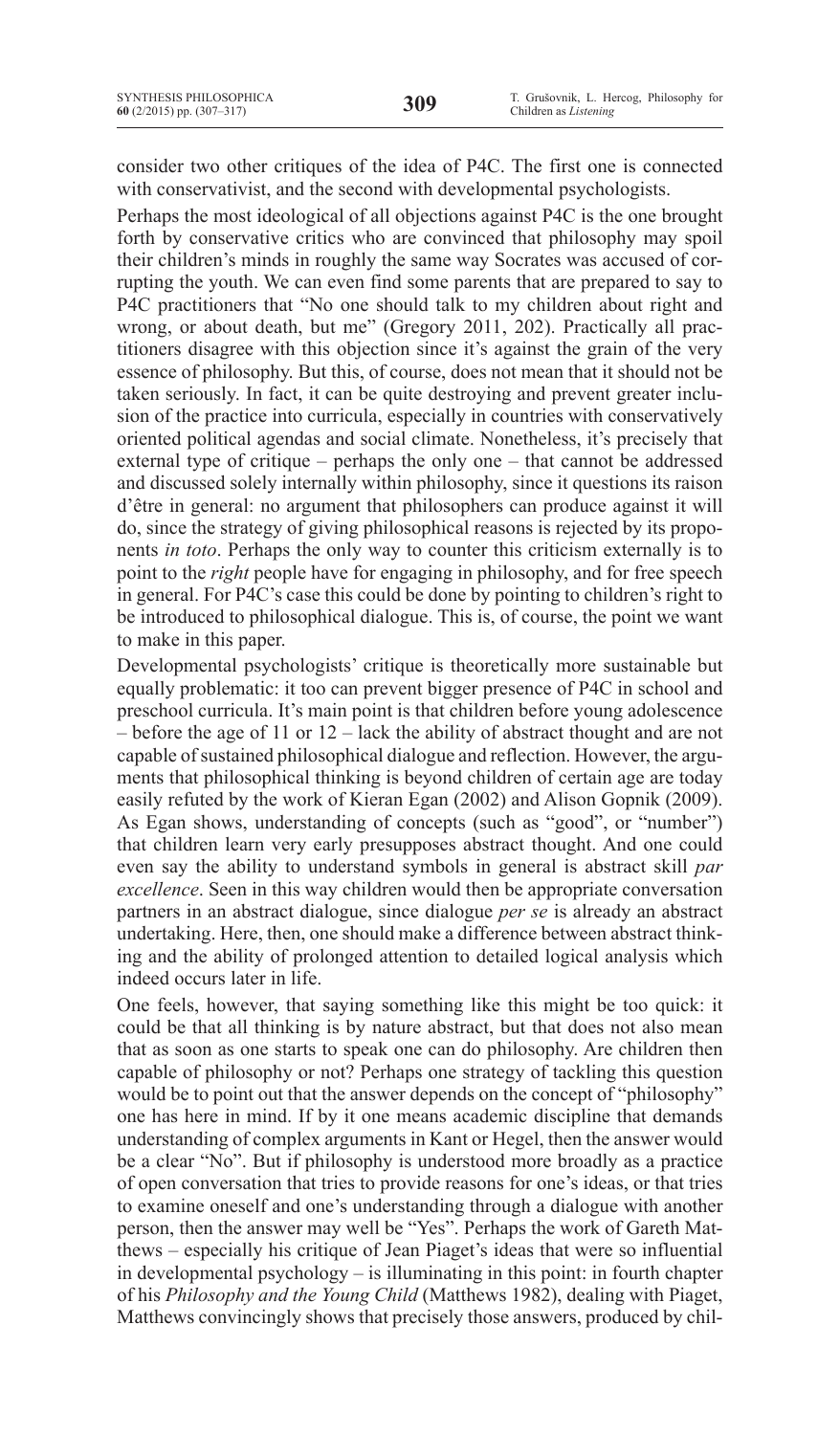dren, that adults (someone like Piaget, for instance) might comprehend as "wrong answers" (since they deviate from "normal understanding"), exhibit genuine thoughtful effort and thus indicate presence of reflection on a topic (whereas "correct" answers can, on the contrary, be seen as acquired and thus cannot be taken as a result of genuine reflection). Matthews thus concludes that prejudice of adults and experts – prejudice about what children are capable of and what counts as an abstract reflection – can be the root cause of P4C's dismissal, whereby one entirely misses the point of the nature of child's answers. But since, as mentioned, more and more researchers are nowadays willing to attest the existence of child's remarkable and until recently overlooked intellectual abilities, one might feel that this critique of P4C will soon be considered outdated and irrelevant: children are increasingly being viewed as possessing surprising skills of metaphorical and imaginative understanding (cf. Gopnik 2009), which should only be further developed. And here P4C can jump in and handily fulfill a gap in our innovative pedagogical processes.

This is, however, precisely the point where "instrumentalization" critique emerges. According to serious work of a variety of schools and researchers, including notable figures from philosophy such as Luis Althusser or Michel Foucault, education is ideological precisely in the point where it starts "developing skills" and "shaping our characters". In fact, this practice can be seen as something that contributes to the "reproduction" of the existing (unjust) world order, thus preserving privileges of the elite. If the aim of education is to "produce citizens", then its goal can be seen as an oppressive totalitarian practice of "reproduction of production force". If the goal of P4C is "developing judgment" and "critical thinking skills", then the *philosophy* for children is by its own standards incoherent. If P4C is to be "philosophy" in proper sense, then it has to be either reformed so as to become a liberating practice, or dismissed as a harmful and even dangerous idea.

A number of authors generally in favor of P4C practice have touched upon this problem. We are only briefly examining three of them: in a paper that interestingly argues for "exposure" as a "guiding educational concept", Gert Biesta tries to show that "the educational engagement with philosophy tends to model itself on a rational-epistemological interpretation of the community of scientific enquiry", which is "visible in its focus on the development of thinking skills", (Biesta 2011, 308) and points out that such conception represents "the practice of science predominantly in epistemological and procedural terms and, in this regard, can be characterized as *ideological* not in the least because there are radically different accounts of how we should understand the 'practice and culture' of the society, including ones that say that epistemology and rational procedure are the least helpful in making sense of science." (Ibid., 309)

Nancy Vansieleghem expresses similar concerns by explaining "that philosophy for children is based on the assumption that critical thinking and dialogue are the necessary conditions for the transformation of children into democratic, free citizens who can think for themselves" (Vansieleghem 2005, 24). Here, however, one should call the meaning of "critical thinking and dialogue" in P4C in question, since it only "reinstates the problem of exclusion", (Ibid.) whereby "Philosophy for children, with its emphasis on critical thinking and autonomy, is nothing more than the reproduction of an existing discourse." (Ibid., 25)

<sup>&</sup>quot;The autonomy that the child gains through Philosophy for Children by critical thinking and dialogue is", namely, "nothing more than the freedom to occupy a pre-constituted place in that discourse." (Ibid.)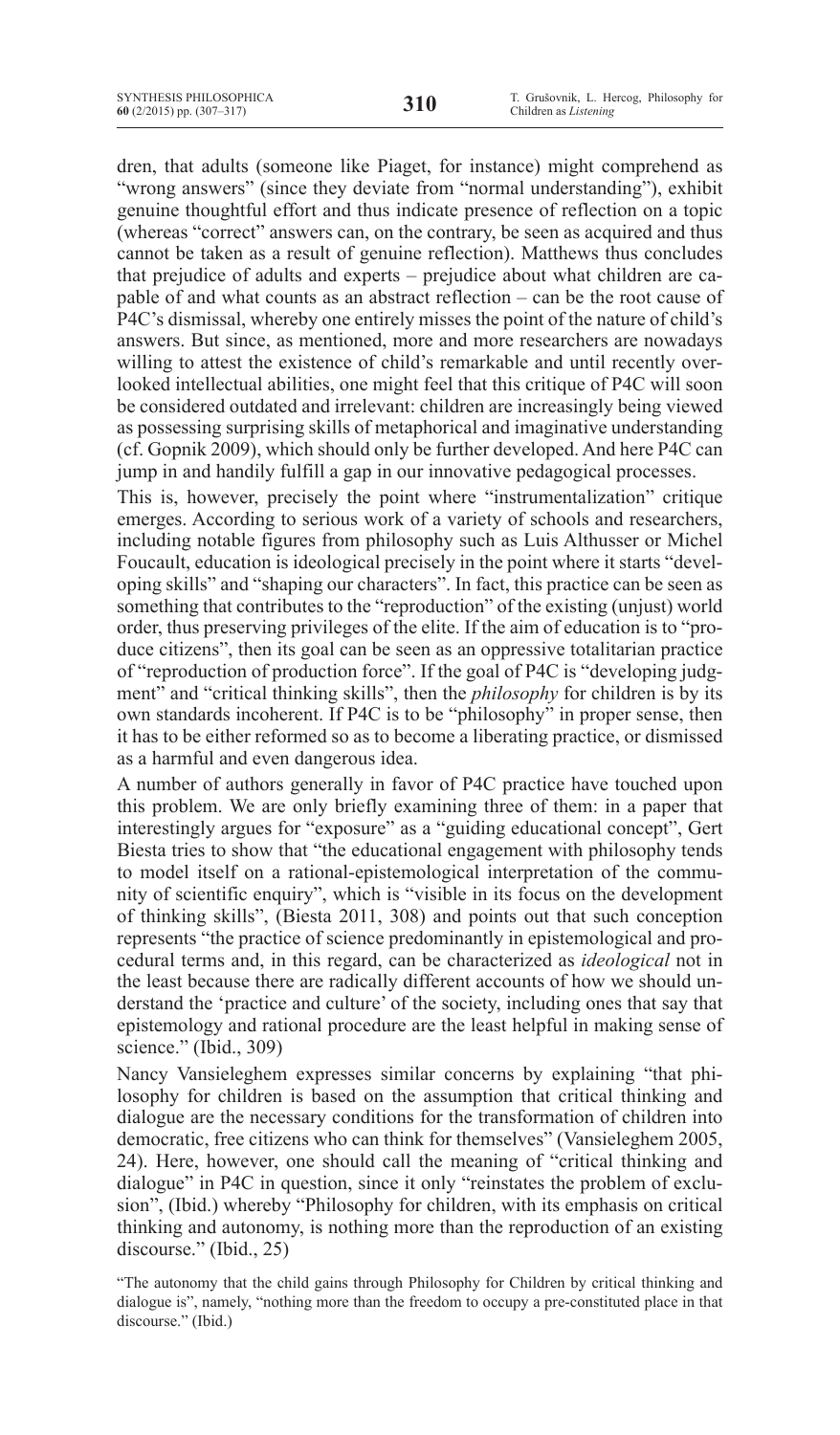In his wonderful exposition of a whole range of P4C critics, written in the form of a dialogue, Maughn Gregory similarly mentions the oppressiveness problem: "Critical theorists are concerned with how cultural practices that presume to be morally and politically neutral, are in fact oppressive." (Gregory 2011, 203) The point of the critique, as he reconstructs it, is in the fact that

"… if our consciousness has not been raised to recognize the system of oppression we live with, critical thinking could end up being just a tool we use to chase after desires that have been manipulated by our patriarchal home lives and the capitalist media and so on. Or worse: if we get some power we might use our critical thinking to oppress others." (Ibid. 204)

These, he says in the dialogue with the words of a character named *Rosario*, "are well-founded suspicions." (Ibid.)

While Biesta turns to Levinasian "exposure", and Vansieleghem to "preserving newness" with Hannah Arendt (with an insight that "Thinking arises as the response to the encounter that is not to be anticipated or predicted or even perhaps believed" (Vansieleghem 2005, 28)), Gregory tries to show that too much skepticism regarding P4C – considering the practice oppressive even if it includes ethical and political considerations – can be self-defeating. The fact that P4C is *not value-neutral* is to be welcomed: it *has to be biased* if it wants to prepare children to deal critically with social dogmas and established norms and *oppose* them:

"We are committed to procedures of inquiry, and practices of political and ethical interdependence that we take to be normative; and, as we said, to the aim of practical wisdom, or better ways to live." (Gregory 2011, 206)

This should be so because we can see that "these aims and these procedural norms" served us well in the past.

One can, however, quickly see that this is not the best strategy for Gregory in his otherwise clever and wonderful exposition. For critical theorists want to point out precisely thissort of thinking as an ideological illusion: one can think that they would quickly come up with an argument that the critical thought and procedural norms he advocates *did not serve us well in the past, and that they do not do that now either*. A judgment like this, a critical theorist might argue, is passed from an ideological point of view, itself being an ideological reconstruction of "the past", reproducing the past of the period from the Enlightenment to the present days that saw millions enslaved and oppressed. It is, we believe, precisely in this point that one runs into *cul-de-sac* in the P4C debate. The problem is that while Biesta's and Vansieleghem's ideas about "exposure" and "preserving neweness" seem to be too vague in order to help us construct a sound P4C curriculum, Gregory's exposition does not seem to be immune to "critical theorist's" objection.

This is precisely why we propose that one thinks of P4C in terms of children's rights instead of its professed aims. For as soon as one enters the "aims debate", one runs into the problem of "aims that are oppressive" and aims that only enable us to "chase after desires that are manipulated by our patriarchal home lives", *even if* they declare to be emancipatory ("critical theorists" are namely quick to point out that the spot for so called "emancipatory practices" is already ideologically presupposed in advance, and thus a part of the very ideology it wants to combat – just like "critical thinking"). If the debate is reformulated in such a way that people – in our case children – have *a right*  to participate in a discussion, and a *right to voice their opinion and be heard*, then the "aims debate" simply loses its relevance: engaging in P4C does not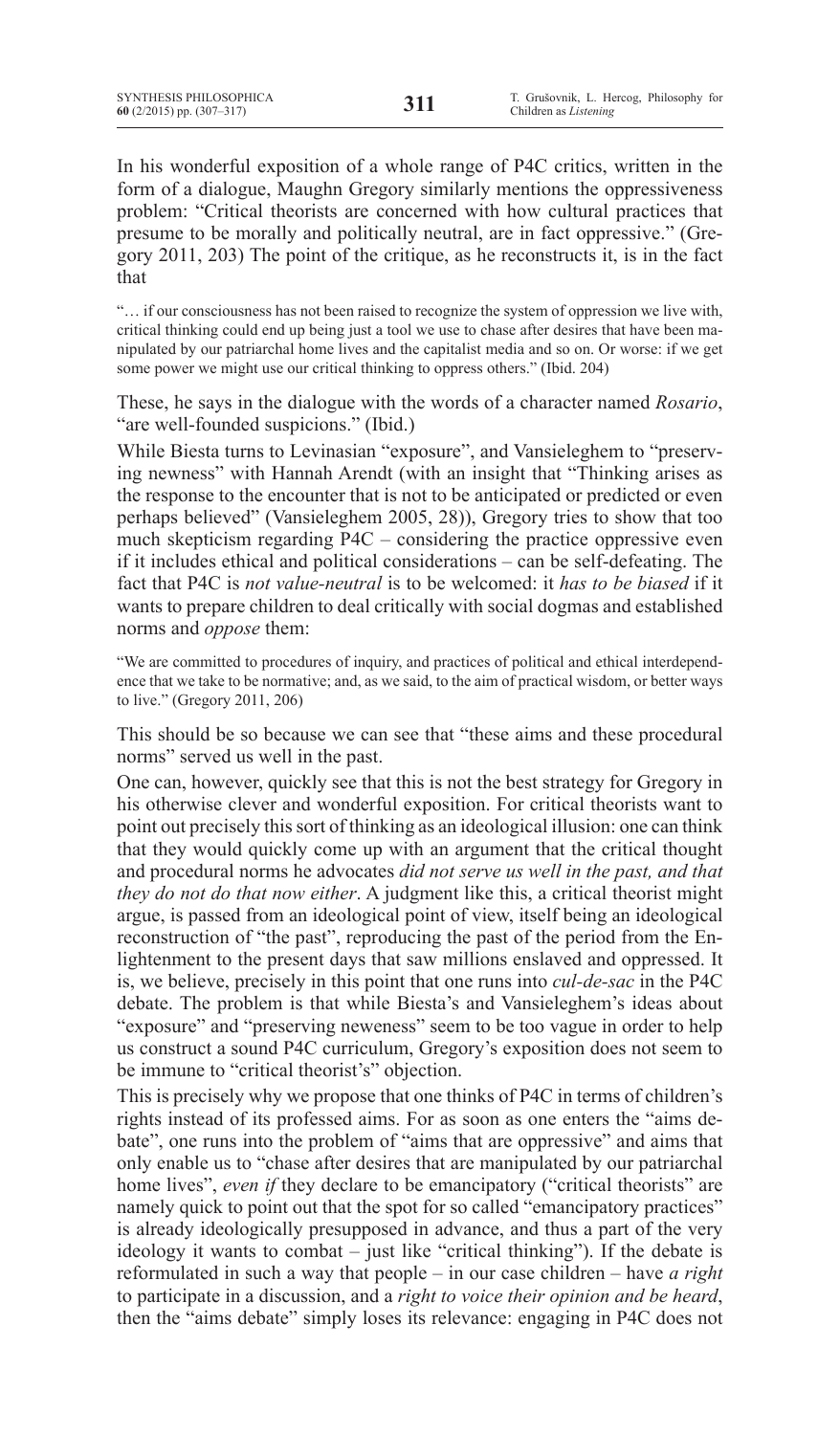have any other aim except to engage us in a dialogue with children about topics that can be seen as philosophical. The reason why one should do that is, as we are trying to briefly show in the next section, the fact that philosophical discussion is a place of equality, a place where conversational partners must by definition accept each other as *equal*. It presupposes taking thoughts expressed by partners with seriousness; it presupposes *listening* to them. By this it does not only enable them to voice their opinions (they might, actually, have none), but also helps them to seek their own voice. In this case it should less be seen as *teaching* and more as *conversing*. Not *talking to* them but *talking with* them. Or, as Vansieleghem puts it:

"After all, does not the community of inquiry always imply thinking *with* the other, facing conflict *with* the other, searching for an answer *with* the other, doubting *with* the other…?" (Vansieleghem 2005, 33)

### **III. The right to participate in philosophical conversation – the right to be heard**

However, if one changes the P4C debate from "aims debate" into "rights discourse", does this in any way change its practice? Isn't that just a thoughmanoeuver that does not really have any consequences? As one can already infer from the debate above, the change in the curriculum has to occur if the instrumentalization/ideology objection is taken seriously and if one wants to follow through all the consequences of the P4C "aims debate". In fact, it already has, as through the forty years of discussion:

"The early emphasis on critical thinking has been transformed by theorists who see the community of philosophical inquiry as a political laboratory, a method of wisdom training, an operational application of social learning theory, a means of raising philosophical questions across the school subjects, a method of religious exegetics and education, and even a contemplative and spiritual practice." (Gregory 2011, 212).

Nonetheless, one can think of a further change in P4C practice if "rights idea" is taken seriously: the practice could be reevaluated in such a way that what it can help children to achieve would start mattering less, while what children have to say would start mattering more. That is: the point is precisely that one should not expect too much from P4C, since it's not even its aim that is important, but only offer it to children because they have the right for it; because they can be *heard* through it; for one of the main advantages of a philosophical dialogue is that one can, as Socrates said, "examine" oneself through it, and by that also share herself with others while also simultaneously listening to them. In fact, if philosophy is understood as nothing else but a continuous conversation about ourselves (as perhaps Richard Rorty would see it), then children, as well as adults and everybody else, should at least have a right to decide whether to participate in it or not. We should start listening to individual children without expecting anything in return. This, at last, is also what the article 12 of the *Convention on the Rights of the Child* obliges us to do, and it would also be in line with the emerging field of "Pedagogy of Listening" (cf. Rinaldi 2001).

On the other hand, exposing children to philosophy also materializes their right to be acquainted with *different forms of discourse, and different possibilities of exchange of ideas*. This latter point seems to me to be especially important in a society bombarded by mass media, concentrating on more or less uniform and monotonous communication strategy: by exposing them to multimedia contents and by – more and more so – engaging them in interacti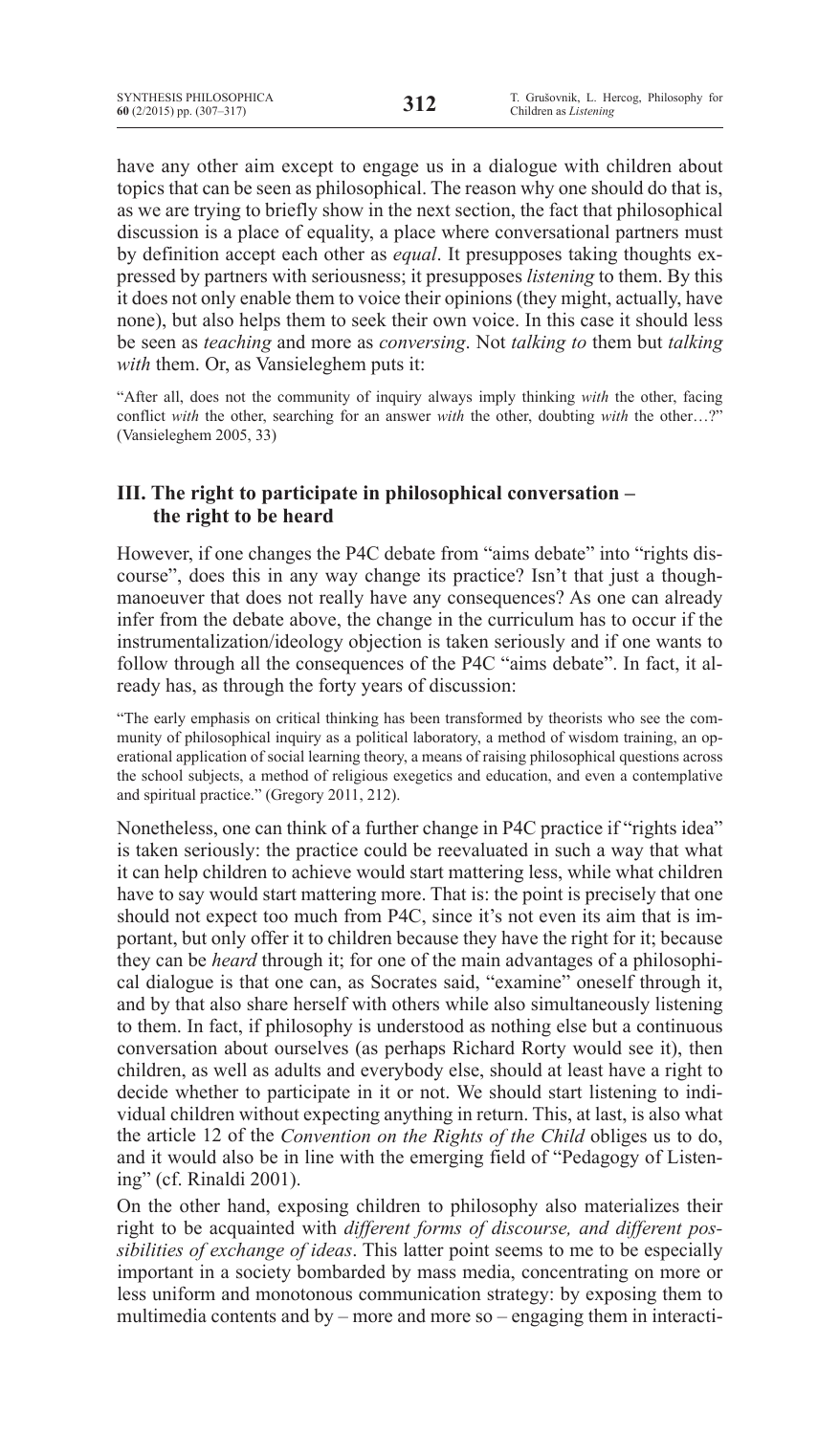ve pre-set communication tools. One can hardly expect those methods to "preserve newness", if they are pre-programmed and pre-thought by the developers (of course not *all* mobile apps or multimedia learning tools are like that). Perhaps what we mean here is best illustrated by a practical example from my own P4C practice, where the corresponding author of the present paper noticed that preschool education students and their mentors where genuinely surprised when they saw children interested in a story (in most cases (more than 150 instances) it was "The Giving Tree" by Shel Silverstein) with "only black-and-white illustrations" and with its plot quite "unlike" what they "normally" hear. One teacher with over 12 years of experience with preschool children supposedly even said that she "was surprised and would never think that children will be interested in it and capable of something like that", referring to the story and the conversation that ensued.

Nevertheless, one issue still remains for P4C if its understanding is transformed through the "rights debate": if its main goal should be *listening to what children have to say*, then this may *not be enough* to construe a P4C curriculum. In other words: the ideas about "exposure", "preserving newness", or even "listening to a child" may appear too vague. For the problem is precisely *how* one should listen to children, and in what educational, or pedagogical, circumstance? The curriculum question does, at the end, boil down to a quite practical problem: what kind of material should we put in hands of those that practice P4C? And how should we advise them to approach children? It's almost impossible to conceive of P4C without the stories that are read, or without movies or animations that are viewed, and especially without a discussion that follows. And how should one do that if not "critically", if not by examining what, and how, we think?

The change of the curriculum then seems to be more in the attitude and expectations of P4C practitioners than in the contents about which we all agree that they should be "emancipatory" and not intended solely for "developing critical thinking skills". When it comes to the attitude, one should – bearing in mind the "rights argument" – necessarily and unconditionally insist on the fact that the practitioner should not be viewed as a "teacher", if by that we mean "someone who wants to transfer knowledge". Rather, the practitioner should be a conversation partner, and she should genuinely believe that something new can be heard from children; that it is not only her that can inform children but that children can, and undoubtedly will, also inform her by shocking her with their answers and viewpoints. However, the practitioner should also be modest and be prepared that some simply will not be interested, that maybe some – or sometimes even the majority of children – will not be up for a conversation, and that that's ok too. As said: with P4C curricula we should primarily give children the opportunity to participate in conversation and examine themselves, us, and our society, and not demand from them that they necessarily learn something. This is also a reason why one should, again unconditionally, insist on P4C practice that remains unconstrained by relatively fixed expectations of educational policies, and consequently remains relatively unstructured. This latter point should be taken in a quite literal, material sense: one should not, we believe, structure the curriculum too tightly, or prepare for an hour of P4C too thoroughly. For by doing this one may start forcing one's own preconceptions on others, and actively loosing what's most precious in the program: unpredictability of our course of thought. One should, instead, focus on oneself and one's ability to listen as a practitioner.

This does not mean that no preparation whatsoever is necessary for a P4C class. On the contrary: the practice demands a whole person; someone who is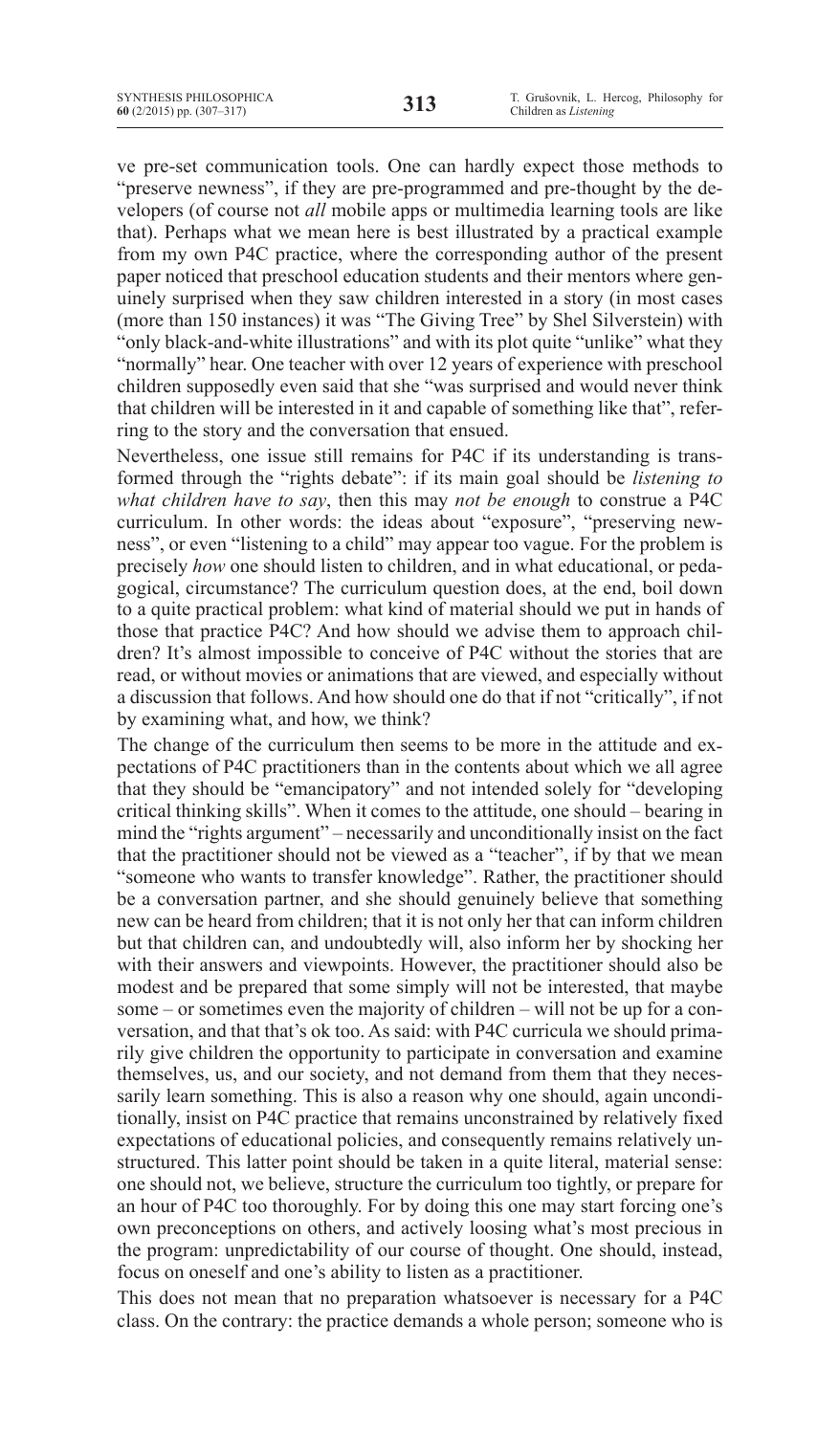able to detect various meanings in often seemingly "meaningless" ideas. As a practitioner one should, we suppose, incessantly think about different material that could be appropriate as a starting point for a possible conversation. But in addition to that the practitioner also has to think a lot about the answers, both those that may and those that did appear. For, strictly speaking, conversations do not end when we stop talking; they can go on for years after partners engaged in a conversation; and sometimes they only really begin when we stop speaking and start thinking while going our own ways. They can live in our memories as constant inspiration, or sometimes as a bitter reminder. Next, we believe, there are some guidelines for the material (for instance stories) to be chosen for a P4C practice: the corresponding author's own advice to students in the classroom is that they should only choose those stories that feature ambiguous characters and situations; they are asked to pick stories that present them with problems. For if stories do not make us think they probably will not make children think either. Moreover, ambiguousness and uncertainty is also a recipe for avoiding indoctrination and instrumentalization, since it provokes thought and since it is hard to conceive that one could instrumentalize something that is ambiguous (or indoctrinate someone into an uncertain practice). The P4C practice is, then, significantly transformed if one thinks about it in terms of listening and not of teaching. It becomes a different kind of "curriculum".

# **IV. Conclusion**

We are aware that ideas presented here may sound too risky to many educators, especially those who think that the classes should be well structured and preplanned, or to those teachers that do not feel too comfortable "improvising" in the class. One answer to this concern is that P4C practitioners should be well advised before engaging in the practice. Second answer to such a concern should be that it is simply worth the risk. P4C curricula do not exactly attempt to take over the entire school space, so we are not talking about a too radical, sudden change of existing programs. But again: we should remind ourselves here that engaging in philosophical dialogue should be a right to which children are entitled. A right to being heard and listened to which is, as already pointed out, guaranteed by the convention.

This argument, we believe, is something P4C practitioners can use when advocating their practice of doing philosophy with children, and something that should be presented to educational policy makers. Slovenian national professional document for preschool education, titled *Kurikulum za vrtce* (Curriculum for Kindergartens), composed in 1999 by educational professionals and ratified by Professional Council of the Republic of Slovenia for General Education, explicitly touches upon "the principle of active learning and guaranteeing the possibility of verbalization and other manners of expression" (Curriculum 1999, 9) for children as a guideline that should contribute to the realization of the Curriculum's main goals. P4C as presented here could thus be seen as one of the most important practices that can make possible precisely that what the Convention and Curricula similar to the Slovenian one say is necessary: listening to what children have to say. The same idea is noticed by Gregory:

"A lot of work has been done by feminists and others who see the community of inquiry in P4C as a method of critical pedagogy, because of how it distributes power and brackets the teacher's content expertise; and also how it nurtures timid voices and brings traditionally marginalized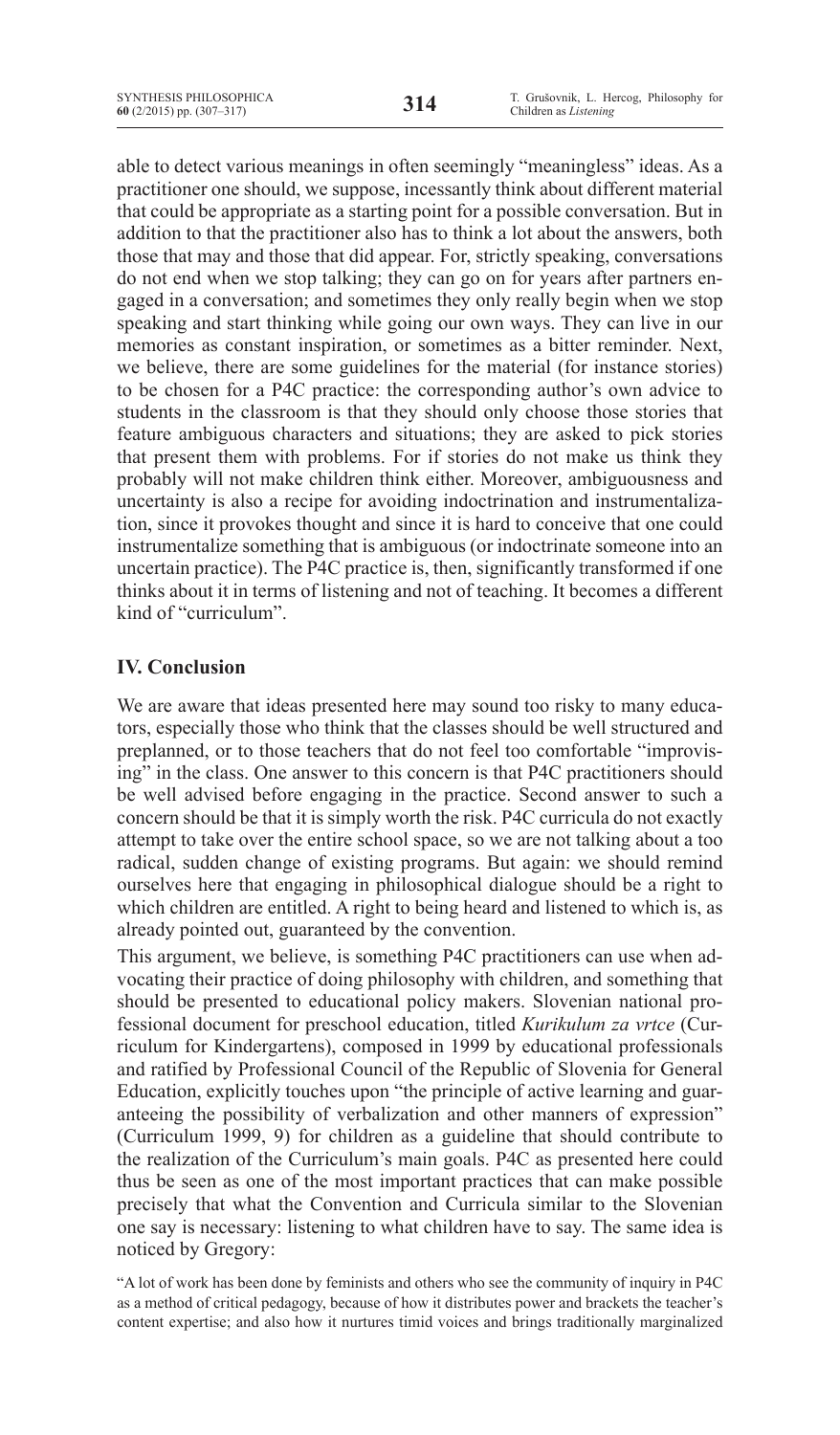voices forward; how it makes adults take children's ideas and perspectives seriously, and how it works by collaboration." (Gregory 2011, 204)

One should, informed by critical theorists' work, perhaps add that it is vital not to expect anything in advance, or to strive to achieve an aim by that. It is much more important to just open up possibilities, expect nothing in return, and then be surprised.

Shifting the P4C debate from "aims" to "rights" has another advantage for practitioners: as we pointed out above, perhaps the most dangerous critique of P4C curricula stems from conservatively oriented population: "some parents don't want their children to question, or even to think critically about religious or political beliefs that parents teach them." (Gregory 2011, 206). The main fear is, as we have seen, that philosophy might "corrupt the youth" by teaching them lessons about God, life after death, justice and equality, etc. that do not coincide with conservative agenda. This argument is especially hard to take and tackle, since it goes against the grain of philosophy and since philosophical arguments against it will be rejected *ab initio*. However, by shifting the debate from "aims" to "rights" practitioners could say that, again, P4C does not want to teach children anything fixed and that, on the other hand, their right to be a part of P4C curricula is guaranteed by the Convention on the Rights of the Child, ratified by every member state of the United Nations, except Somalia (which now seriously considers ratifying it) and the United States.

### **Bibliography**

Biesta, Gert (2011), "Philosophy, Exposure, and Children: How to Resist the Instrumentalization of Philosophy in Education". *Journal of Philosophy of Education*, vol. 45, no. 2, pp. 305–319.

Egan, Kieran (2002), *Getting it Wrong from the Beginning: Our Progressivist Inheritance from Herbert Spencer, John Dewey, and Jean Piaget*. Yale University Press, New Haven.

Gopnik, Alison (2009), *The Philosophical Baby*. Random House, London.

Gregory, Maughn (2011), "Philosophy for Children and Its Critics: A Mendham Dialogue". *Journal of Philosophy of Education*, vol. 45, no. 2, pp. 199–219.

*Kurikulum za vrtce [Curriculum for Kindergartens]* (1999), Strokovni svet RS za splošno izobraževanje. Accessible on Ministry for Education, Science and Sport's website: http:// www.mizs.gov.si/fileadmin/mizs.gov.si/pageuploads/podrocje/vrtci/pdf/vrtci\_kur.pdf (accessed on September 10, 2014).

Lipman, Matthews (1988), "Critical Thinking – What It Can Be?". *Educational Leadership*, vol. 46, no. 1, pp. 38–43.

Matthews, Gareth B. (1982), *Philosophy and the Young Child*. Harvard University Press, Harvard.

Rinaldi, Carlina (2001), "The Pedagogy of Listening: The Listening Perspective from Reggio Emilia". *Innovations in Early Education: the international Reggio exchange*, vol. 8, no. 4, pp. 1–4.

Vansieleghem, Nancy (2005), "Philosophy for Children as the Wind of Change." *Journal of Philosophy of Education*, vol. 39, no. 1, pp. 19–35.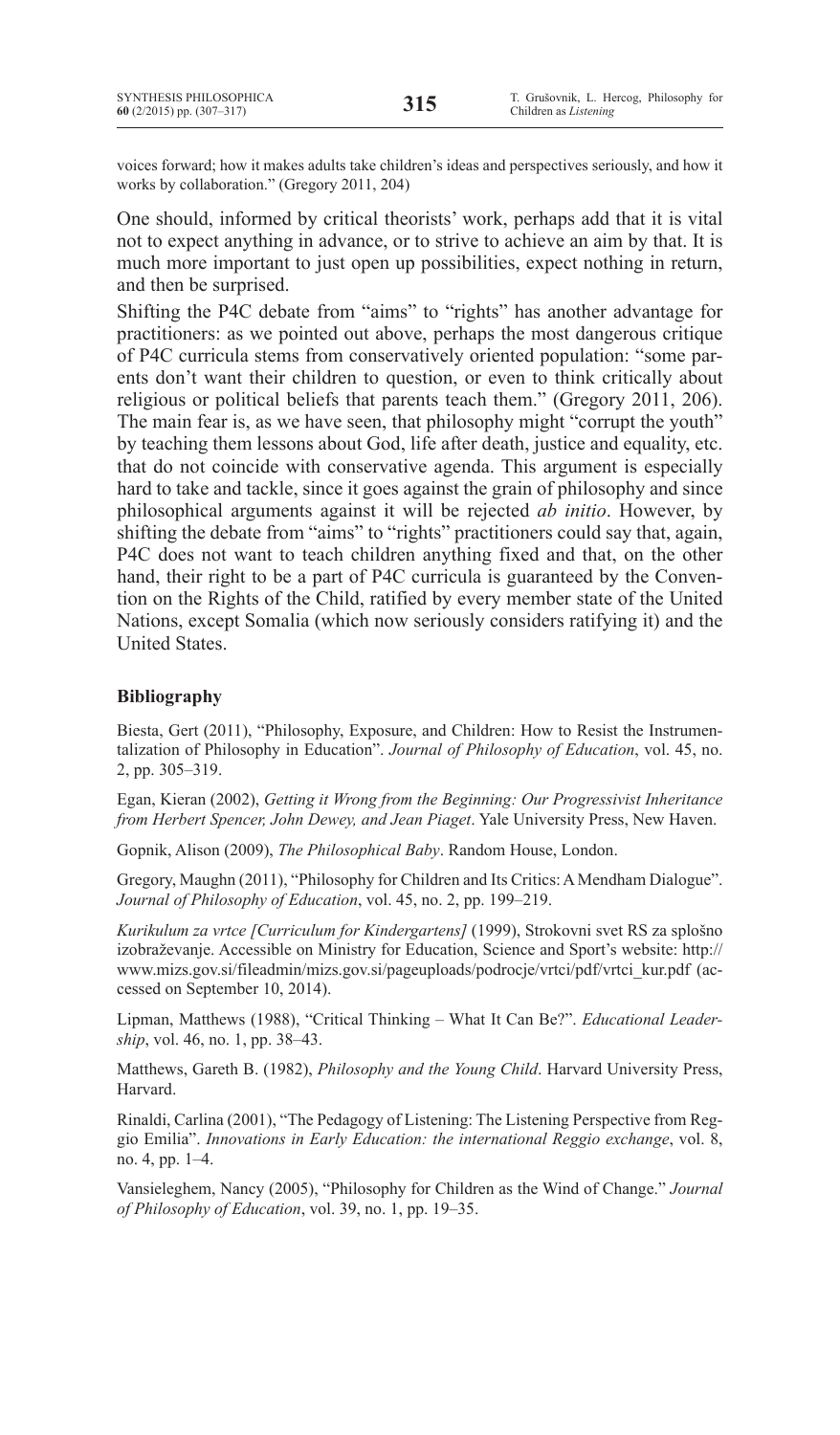# **Tomaž Grušovnik, Lucija Hercog Filozofija za djecu kao** *slušanje* **Izbjegavanje zamki instrumentalizacije**

#### **Sažetak**

*Od zasnivanja u 70-im godinama 20. stoljeća, kurikulum filozofije za djecu bio je napadnut s raznih strana. Kao što Maughn Gregory ističe u njegovom članku o tim kritikama , filozofija za djecu privukla je »preklapajuće i proturječne kritike« od religijskih i društvenih konzervativaca do edukacijskih psihologa, filozofa i kritičkih teoretičara (Gregory 2011, 199). Konzervativna kritika filozofije za djecu često ide protiv struje filozofije i liberalnog obrazovanja općenito te se može promatrati kao stari spor koji se konstantno pojavljuje unatoč naporu filozofa, dok se argumenti psihologa da filozofijsko mišljenje nije moguće kod djece određene dobi danas lako pobijaju istraživanjima Kierana Egana (2002) i Alison Gopnik (2009). S druge strane, čini se da kritika kritičkih teoretičara seže dublje nego druge jer razmatra intelektualno relevantan problem filozofskog obrazovanja: umjesto da ispuni svoje obećanje da će osloboditi subjekte, ustvari ih interpelira u ideologiju slobodnog tržišta. Kao što Gert Biesta nastoji pokazati, kurikuli filozofije za djecu »trebaju razviti spektar vještina, uključujući kognitivne vještine i vještine mišljenja, moralne i društvene vještine te demokratske vještine« (Biesta 2011, 310) te na taj način instrumentaliziraju filozofiju da bi postigli određeni cilj, što je dvojben i alarmantan pothvat koji se »može okarakterizirati kao* ideološki*« (ibid., 309). Da bi se uhvatilo u koštac s problemom instrumentalizacije filozofije (o čemu raspravlja i Vansieleghem (2005)), ovaj rad sugerira da kurikuli filozofije za djecu trebaju promovirati sokratski dijalog s djecom (te u nekim slučajevima biti reformirani u tom smjeru), gdje se naglasak stavlja na* slušanje *djeteta te* davanje glasa*, a ne na »nastavne vještine«. Ovaj rad stoga tvrdi da upravo kroz filozofski dijalog dijete može biti* saslušano *kao dijete, jer takav dijalog intrinzično pretpostavlja prepoznavanje partnera u razgovoru kao ravnopravnog sugovornika. Tako se kurikuli filozofije za djecu mogu smatrati važnim dijelom rastućeg polja »pedagogije slušanja« (v. Rinaldi 2001).*

#### **Ključne riječi**

filozofija za djecu, kritika, instrumentalizacija, ideologija, sokratski dijalog, pedagogija slušanja

#### **Tomaž Grušovnik, Lucija Hercog**

#### **Philosophie für Kinder als** *Zuhören*

#### **Vermeidung von Fallstricken der Instrumentalisierung**

#### **Zusammenfassung**

*Seit ihrer Einführung in den Siebzigerjahren waren die Curricula der Philosophie für Kinder (PfK) von verschiedenen Seiten her den Angriffen ausgesetzt. Wie Maughn Gregory in seinem*  Artikel über die unterschiedlichen Kritiken darauf hinweist, zog die PfK "eine sich überlap*pende und widersprüchliche Kritik" auf sich, von Religions- und Sozialkonservativen bis zu pädagogischen Psychologen, Philosophen und kritischen Theoretikern (Gregory 2011, 199). Die konservative Kritik an der PfK schwimmt oftmals gegen den Strom der Philosophie und der liberalen Erziehung im Allgemeinen und kann vermutlich als ein uralter Disput angesehen werden, der trotz der Bemühungen der Philosophen andauernd auftaucht, während die Argumente der Psychologen, das philosophische Denken sei für Kinder im bestimmten Alter unbegreiflich, heutzutage leicht durch das Werk von Kieran Egan (2002) und Alison Gopnik (2009) widerlegt werden. Die Kritik der kritischen Theoretiker scheint andererseits tiefer zu reichen als alle anderen Kritiken, indem sie ein intellektuell relevantes Problem der Philosophieerziehung anschneidet: dass sie, statt ihr Versprechen der Befreiung der Subjekte einzuhalten, sie in der Tat in die Ideologie des freien Markts einfügt. Wie Gert Biesta (2011) zu zeigen versucht, "sollen" die Curricula der PfK "eine Reihe von Fertigkeiten entwickeln, einschließlich der kognitiven und Denkfertigkeiten, der moralischen und sozialen Fertigkeiten sowie der demokratischen Fertigkeiten" (ebd., 310), und instrumentalisieren dadurch die Philosophie, um ein bestimmtes*  Ziel zu erreichen, was ein fragwürdiges und alarmierendes Unternehmen ist, das "sich als ideologisch *charakterisieren lässt" (ebd., 309). Damit die PfK dieses Problem der Instrumentalisierung der Philosophie in Angriff nimmt (erörtert auch von Vansieleghem (2005)), schlägt der vorliegende Artikel vor, die Curricula der PfK (in bestimmten Fällen in dieser Richtung refor-*